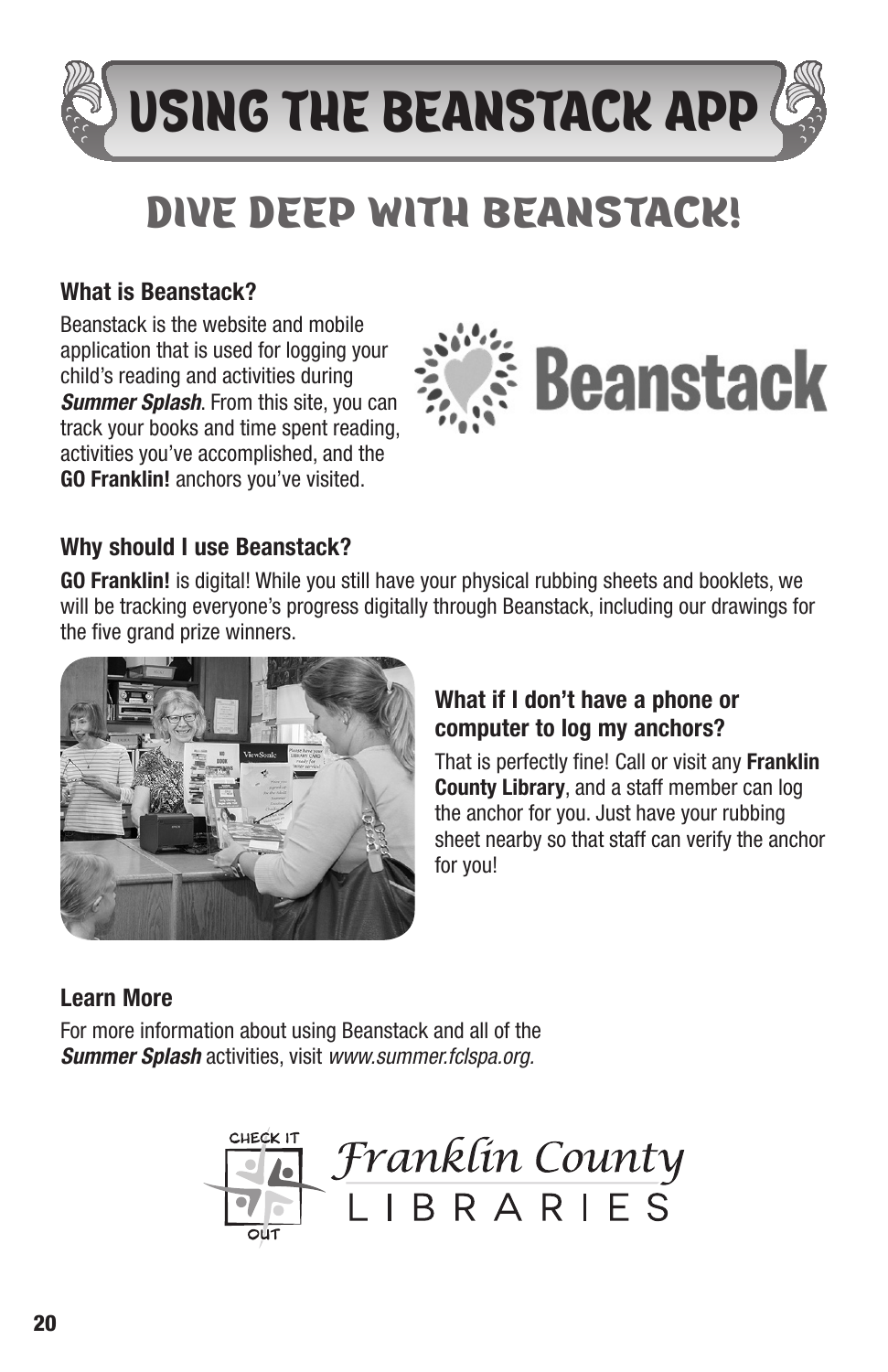#### Getting Started on the Beanstack Tracker App

1. Download the Beanstack Tracker App to your smart phone from the Google Play Store or the Apple Store.



- 2. Launch the app and press Let's Go. A question will then appear asking how you want to use Beanstack. Select School, Library, or Bookstore.
- 3. Select Find a Site to search for our Beanstack site.



- 4. A search bar will then appear. Search for "Franklin County Library" and tap on our name.
- 5. Log into Beanstack with an existing username and password, or press Sign Up! to create an account. We recommend using your library card number as your username and the last six digits as your password.

Having trouble logging in? Contact *sapplegate@fclspa.org* for help!

Once you are logged in, you can then access all the functions of the app, including:

- Registering for summer programs
- Tracking **GO Franklin!** park posts
- Viewing statistics of your reading
- Logging new books

| ć | beanstack                                                                                                    |
|---|--------------------------------------------------------------------------------------------------------------|
|   |                                                                                                              |
|   | Ship It<br>Britts Lundin<br>BO%                                                                              |
|   | The Sun Is Also A Star<br>Nicola Khon<br>Concilitati 3 Times                                                 |
|   | <b>Welcome to Beanstack</b>                                                                                  |
|   | Track your reading and participate in reading<br>challenges.                                                 |
|   | $\begin{array}{ccccccccccccc} \cdots & \cdots & \cdots & \cdots & \cdots & \cdots & \cdots \end{array}$<br>۰ |
|   | Q Find a Site                                                                                                |

| ←                                          | franklin county | $\boldsymbol{\times}$ |
|--------------------------------------------|-----------------|-----------------------|
| Franklin County Public Library (PA)        |                 | ١                     |
| Lincoln Lawrence Franklin Regional Library |                 |                       |

| Č | Sign In                                               |
|---|-------------------------------------------------------|
|   | $\frac{\text{Frankfin County}}{\text{LIB R A RIE S}}$ |
|   | Email or Username                                     |
|   | Password                                              |
|   | Forgot your password?                                 |
|   | Don't have an account? Sign up!                       |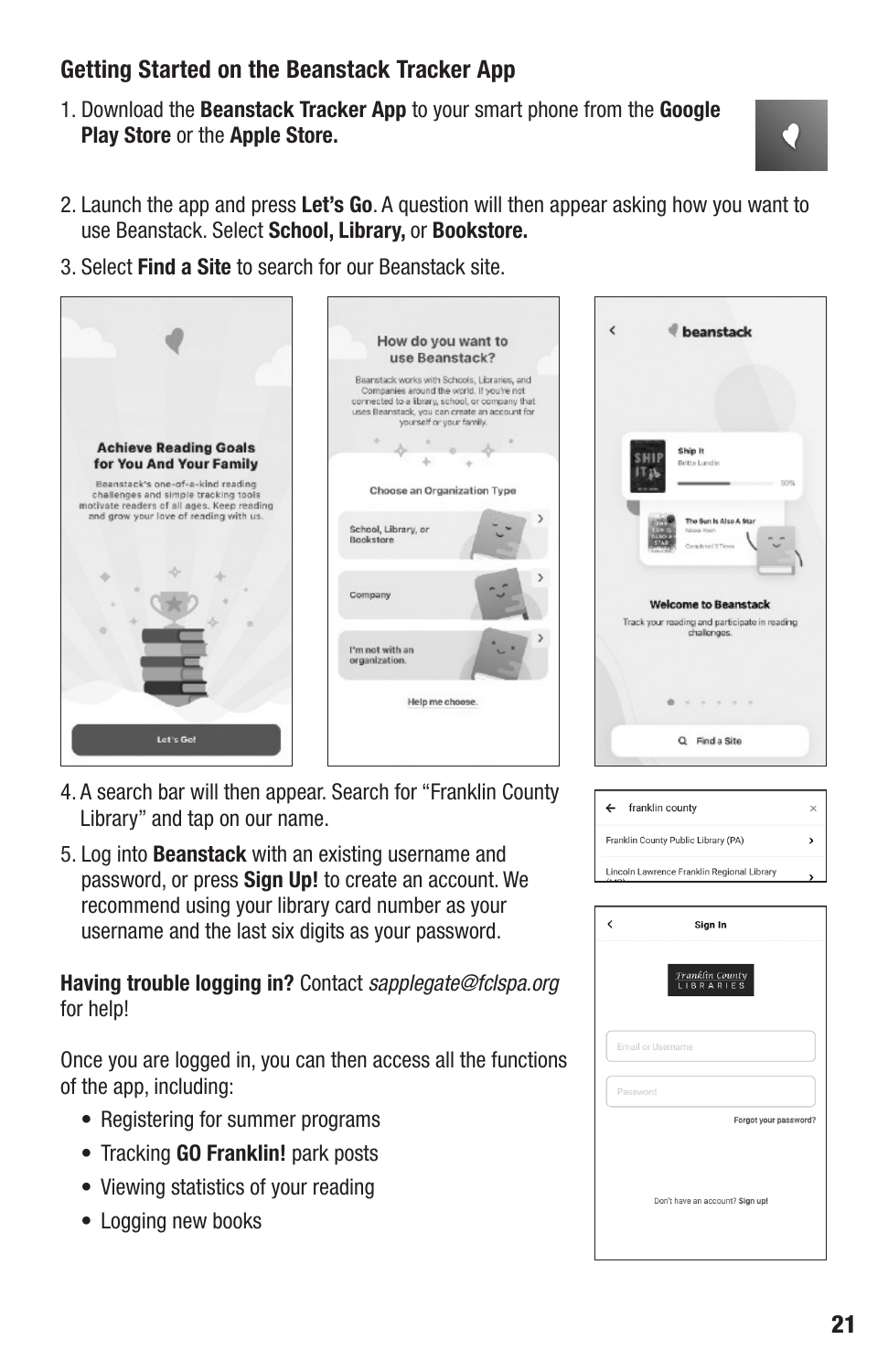

#### How to Log Your Park's Anchors (Park Posts) in Beanstack

Congratulations! You've found one of the 15 anchors! Now you can digitally track your progress (and unlock virtual badges!) on **Beanstack**. You'll need your rubbing sheet nearby to complete logging.

Follow these steps to track your progress on **Beanstack**:

- 1. Open your Beanstack Tracker app and log in.
- 2. Register for *Summer Splash: GO and Dive Deep!* (if you have not yet done so).
	- a. Tap the **Discover** icon from the bottom of the screen
	- b. Locate the *Summer Splash* program for your age and tap the Register button.
- 3. Tap the blue  $+$  (plus) button at the bottom of the screen to add to your log. Next, tap the **Activity** icon.
- 4. If you have multiple readers on one account, all readers' names will appear. Select the name of the person you would like to log the activity for, and press Choose Reader.
- 5. The list of available activities will then appear, based on the *Summer Splash* program your child is enrolled in. Tap the activity named *GO and Dive Deep!*